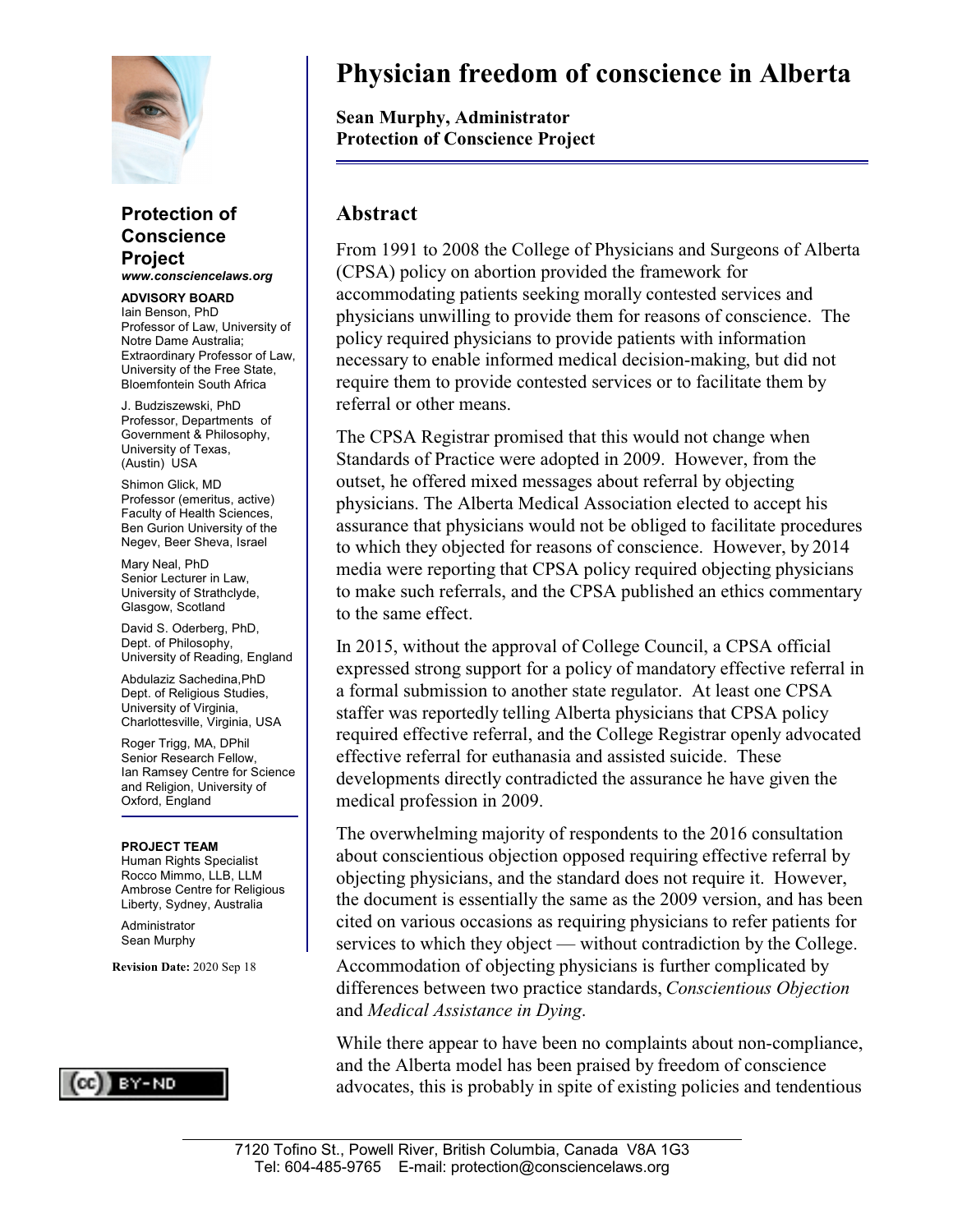interpretation of those policies by CPSA officials.

If accommodation of physician freedom of conscience in Alberta is currently satisfactory, it is probably because tolerance is encouraged by individuals in key positions within government and the health professions, and because the relatively few physicians who refuse to refer patients for morally contested services treat patients respectfully, discuss their concerns and options and provide them with contact information for Alberta Health Link.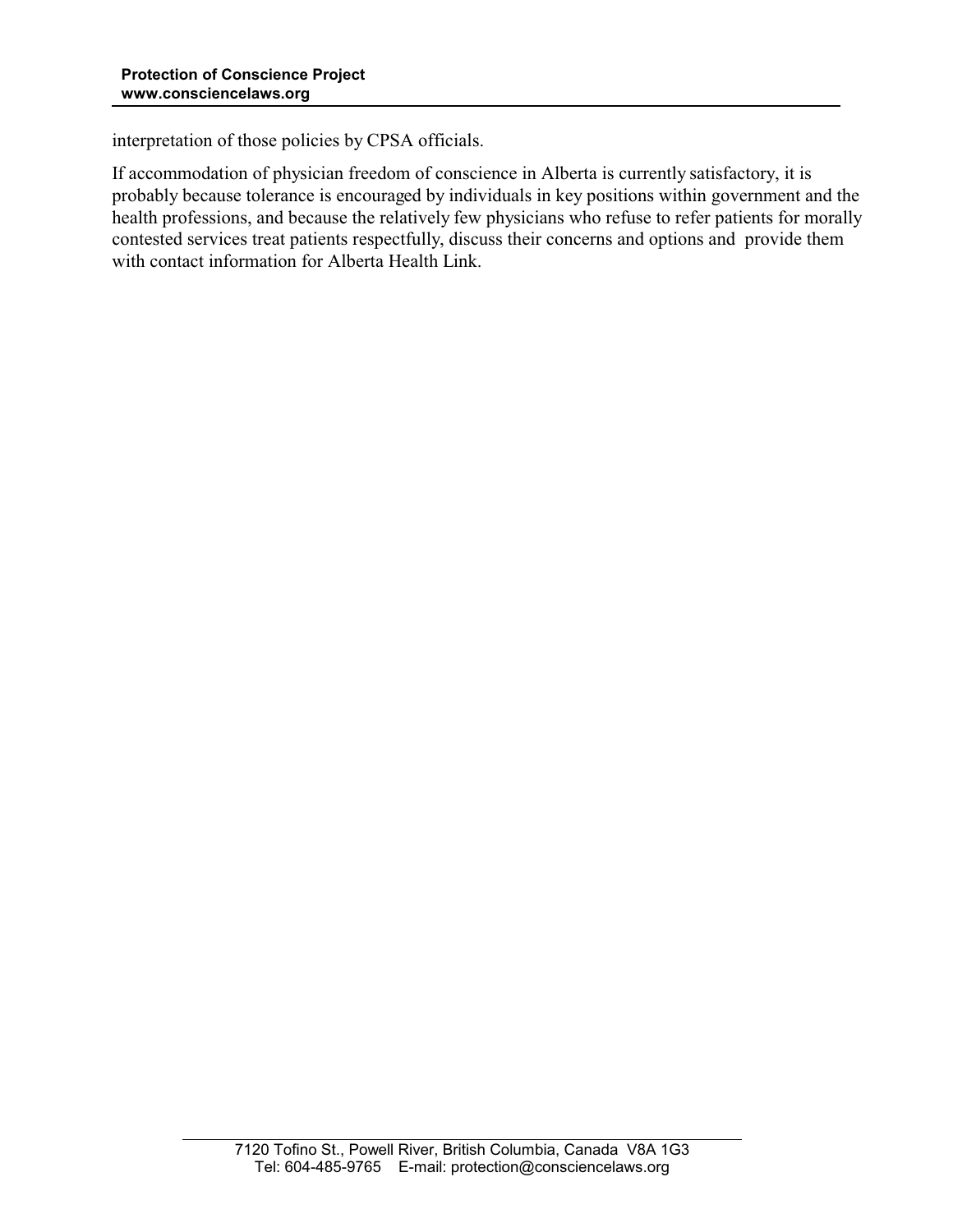# **TABLE OF CONTENTS**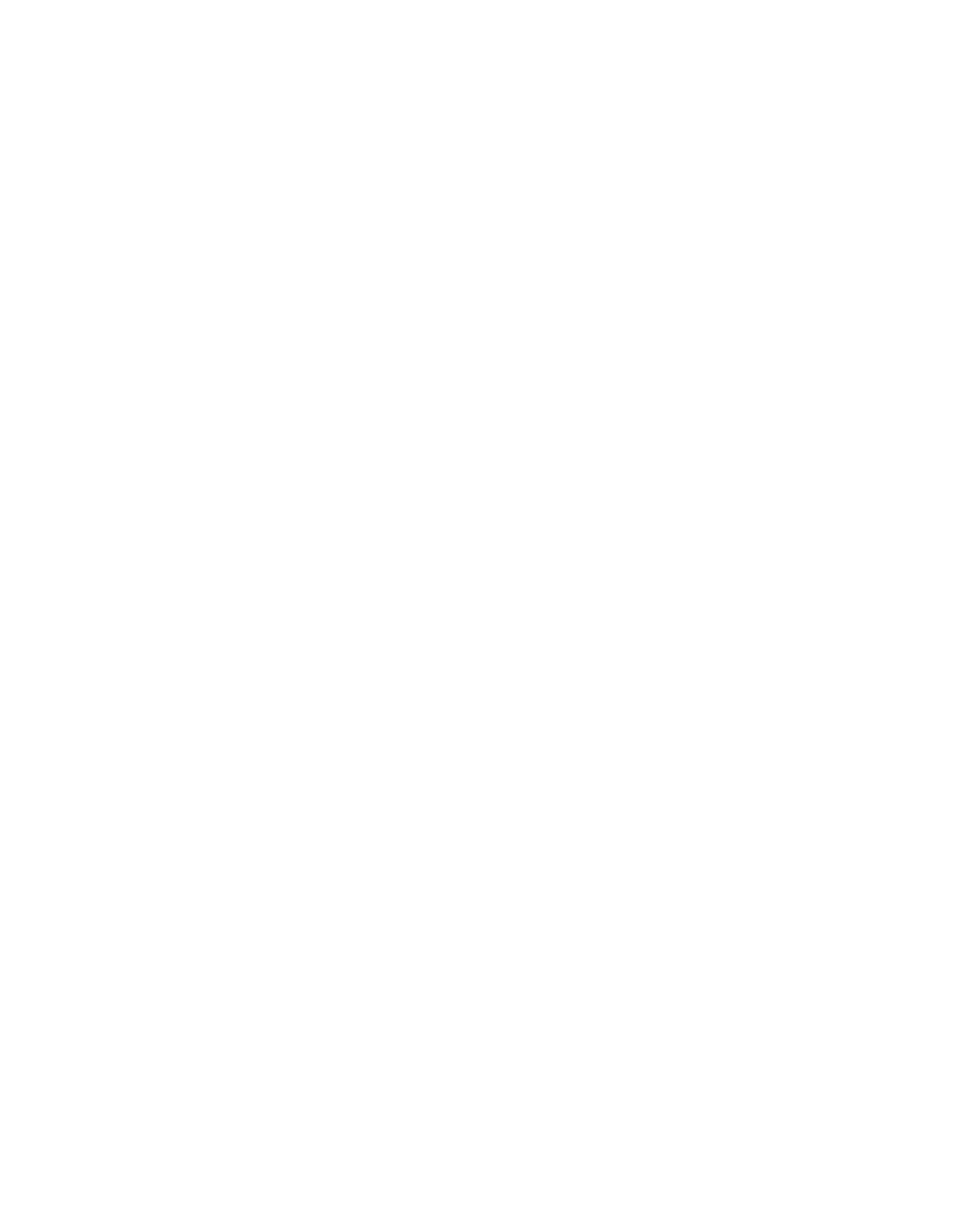# **CMA** *Code of Ethics and Professionalism*

The *Code of Ethics and Professionalism* of the Canadian Medical Association (CMA) has been formally adopted by the CPSA<sup>1</sup> and provides a useful introduction to discussion of CPSA policies. The *Code* includes the following provisions concerning physicians' exercise of freedom of conscience:

3. Act according to your conscience and respect differences of conscience among your colleagues; however, meet your duty of non-abandonment to the patient by always acknowledging and responding to the patient's medical concerns and requests whatever your moral commitments may be.

4. Inform the patient when your moral commitments may influence your recommendation concerning provision of, or practice of any medical procedure or intervention as it pertains to the patient's needs or requests.<sup>2</sup>

The CMA's understanding of the duty of non-abandonment and obligation to respond to patients' concerns and requests is articulated in the Association's policy on euthanasia and assisted suicide (EAS), *Medical Assistance in Dying*:

a. The CMA believes that physicians are not obligated to fulfill a patient's request for assistance in dying but that all physicians are obligated to respond to a patient's request. This means that physicians who choose not to provide or otherwise participate in assistance in dying are:

i. not required to **provide it**, or to **otherwise participate** in it, **or to refer** the patient **to a physician or a medical administrator who will provide assistance in dying** to the patient [emphasis added]; but

ii. are still required to fulfill their duty of non-abandonment by responding to a patient's request for assistance in dying.

There should be no discrimination against a physician who chooses not to provide or otherwise participate in assistance in dying.

b. The CMA believes that physicians are obligated to respond to a patient's request for assistance in dying in a timely fashion. This means that physicians are obligated to, regardless of their beliefs:

i. provide the patient with complete information on all options available, including assistance in dying;

ii. advise the patient on how to access any separate central information, counselling and referral service; and

iii. transfer care of the patient to another physician or another institution, if the patient requests it, for the assessment and treatment of the patient's medical condition and exploration of relevant options.  $\cdot$ .<sup>3</sup>

*Medical Assistance in Dying* explicitly acknowledges that moral/ethical issues are not confined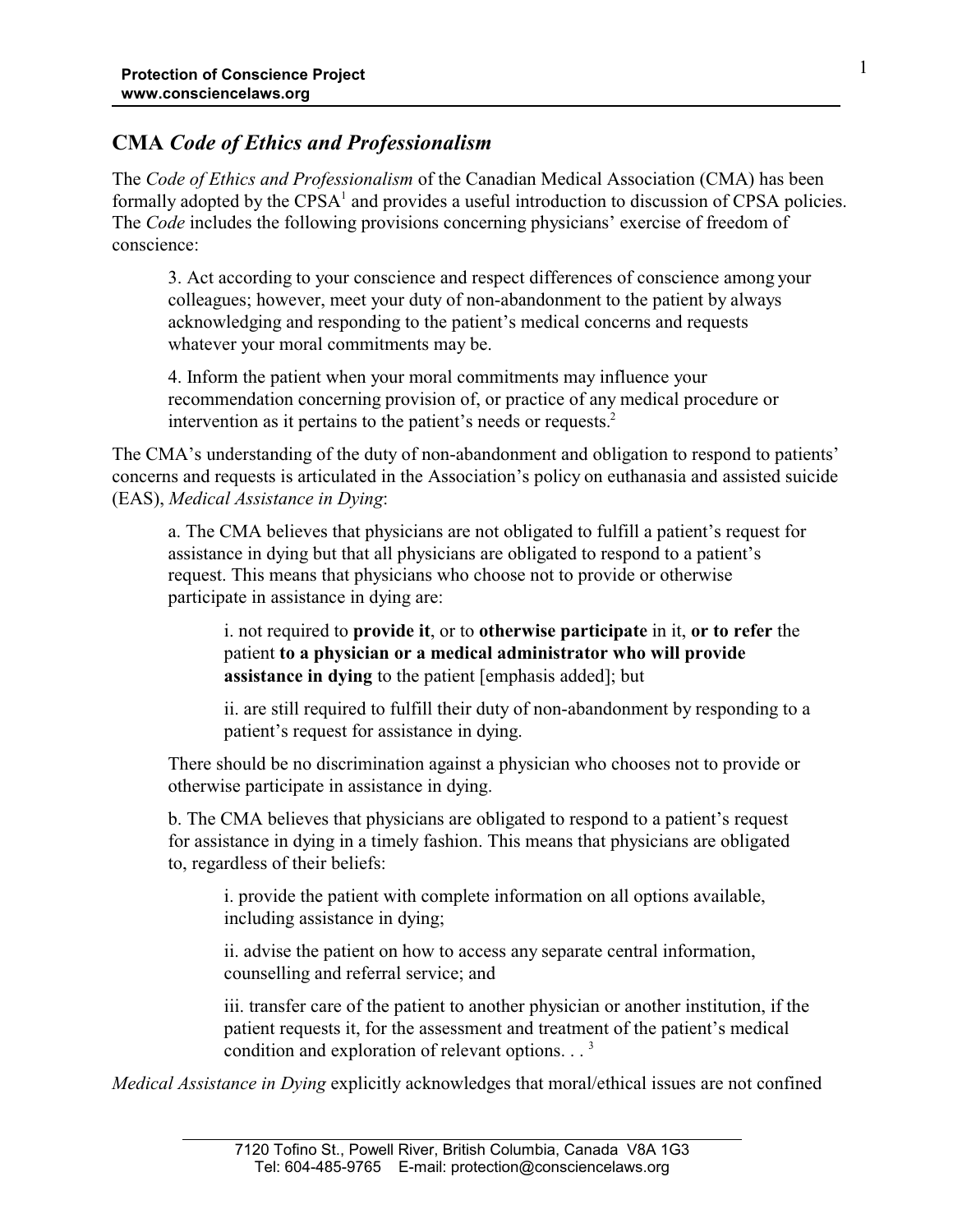solely to the act of lethal injection or assistance in suicide: providing, otherwise participating and referring a patient to an EAS provider are all recognized as morally/ethically charged acts.

Further, in explaining how physicians should respond to a patient, the policy makes an important distinction between providing information necessary to enable informed medical decision-making (required) and providing or facilitating a morally contested service (not required). Objecting physicians are normally willing to inform patients of their views, discuss options and provide information, and, upon request, to transfer care and medical records to a physician chosen by the patient. These expectations are not problematic for most objecting physicians.

On the other hand, many objectors determined to avoid complicity in killing patients insist that the "separate information, counselling and referral service" NOT be a service dedicated to providing EAS, or, at least, that they are not required to provide contact information for an EAS service.

The approach taken by the CMA in the *Code of Ethics and Professionalism* combined with *Medical Assistance in Dying* provides the basic elements of an adequate protection of conscience policy that could be applied to any morally contested service.

# **College of Physicians and Surgeons of Alberta (CPSA) Policies**

# **Background**

## **Canada: 1969 – 1999**

Attempts to compel health care workers and institutions to provide or facilitate morally contested procedures began in Canada soon after the reform of the abortion law in 1969 and increased after 1988, when the Supreme Court struck down all legal restrictions on the procedure. It has been generally agreed that objecting physicians should not be forced to personally perform abortions, but in the 1990's they faced increasing pressure to connect patients directly with abortion providers by referral or other means. Some physicians opposed to abortion were willing to do so, but others refused because they believed that referral made them morally complicit in the procedure. This is a reasonable position acknowledged even by academics who would compel them to refer. By the late 1990's the issue of referral had become the characteristic flashpoint of all disputes about forcing unwilling health care workers to participate in abortion and other morally contested procedures.

#### **Alberta: 1999 – 2008**

In 1999 a CPSA councillor asserted that objecting physicians "should refer the patient appropriately *and* provide all the necessary information and opportunities available" (emphasis added). College policy at the time required only that physicians provide pregnant women with "information or assistance to enable them to make informed decisions on all available options . . . including terminations."<sup>4</sup>

The implication that providing *both* referral and information was required was promptly rejected by Canadian Physicians for Life (CPFL). "In plain English," the Secretary Treasurer said, "independent medical professionals have no duty to refer anyone to anyone when the referral would violate the conscience and the good medical judgement of the professional."<sup>5</sup>

In this regard, the CPSA explained its policy to the Protection of Conscience Project as one of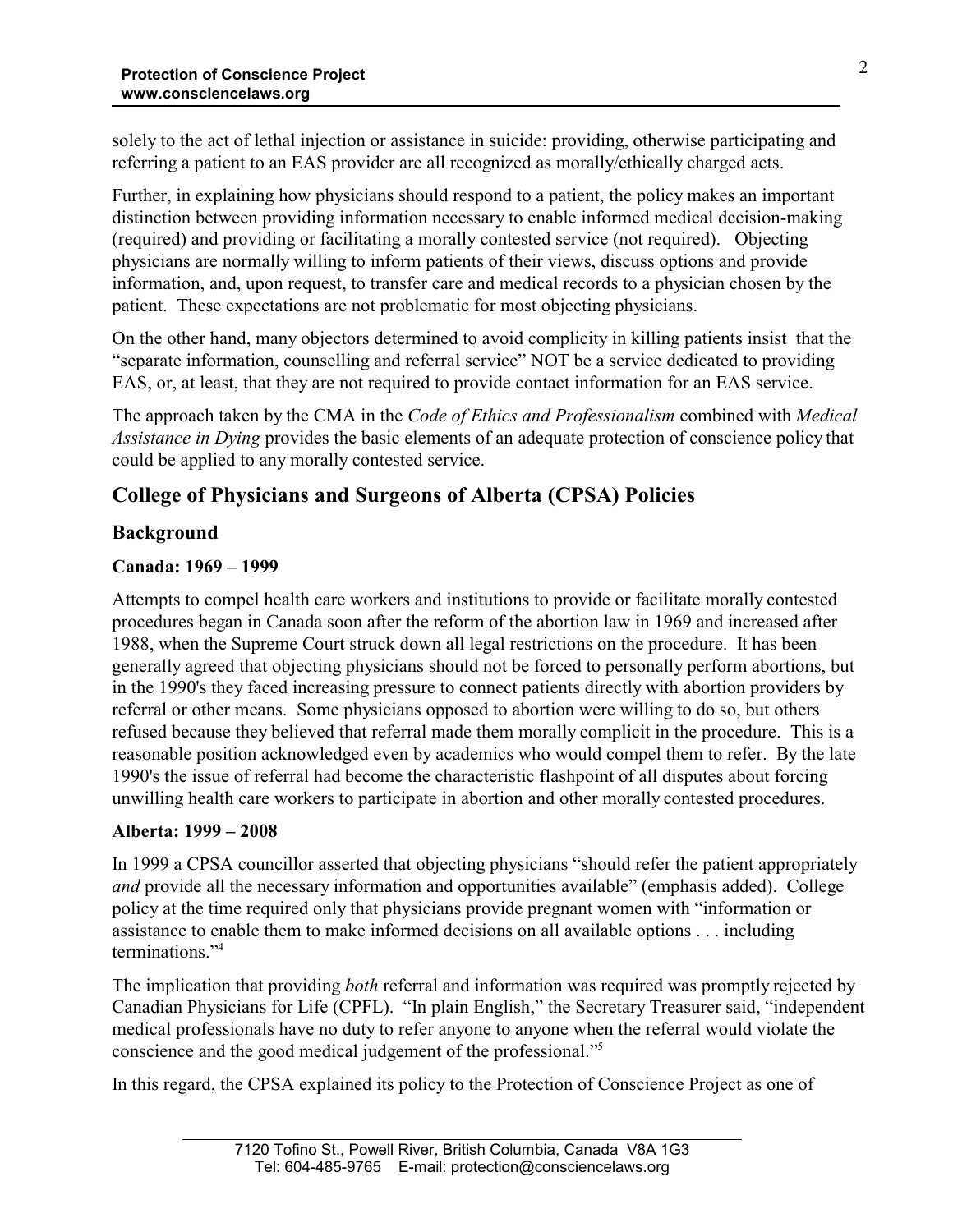ensuring informed consent, indicating that formal or informal referral pertained to directing patients to physicians "more able to provide full information."<sup>6</sup>

Two years later, rejecting a claim by Planned Parenthood Alberta, CPFL stated, "Our correspondence with Alberta College of Physicians and Surgeons registrar, Dr. Ohlhauser, states clearly that physicians do not have a professional obligation to refer a patient for an abortion."<sup>7</sup>

In short, Alberta physicians were obliged to provide information necessary to enable informed medical decision making, were expected to refer or direct patients to other physicians to provide such information if need be, but were not required to refer patients to someone who would provide an abortion. This was the status of the issue when the CPSA began to develop standards of practice in 2008.

#### **Alberta, 2009: mixed message from the CPSA Registrar**

As the College neared completion of the standards the following year, Registrar Dr. Trevor Theman observed that the provisions concerning abortion had attracted considerable attention.

Most respondents take exception with the draft, believing that the College will require physicians to refer patients for termination of pregnancy, or at the very least to be compliant in arranging a patient's abortion, contrary to the physician's personal beliefs. This is not true. . .

A Standard of Practice on this subject will not change the obligations of physicians that have been accepted by this College since 1991. The words are a little different, but the intent is not, as the principles underlying the standard have not changed over the past 20 years (emphasis in original). $8$ 

Had Dr. Theman stopped there he would have laid to rest the concerns expressed by most of the respondents to the draft standards. However, in further discussion of the importance of providing information to patients, he stated that when physicians' "personal values would influence the recommendation or practice of any medical procedure" (as in the case of abortion) they were obliged "to refer the patient to another physician or resource that will provide the patient *with all available medical options* so that the patient can make an informed choice "(emphasis added). He also included his personal view of the subject:

[T]he issue here is not the physician's individual moral beliefs or conscience. As a physician, and a medical professional, you must first consider the well-being of your patients (*Code of Ethics #1*). You must also, as professionals, resolve conflicts of interest in the best interest of patients (*Code of Ethics #11*).<sup>9</sup>

The dismissal of physicians' moral beliefs and conscience as irrelevant to medical practice was a considered position. Eight years earlier he had insisted that, "In determining the right thing to do, the patient's values take primacy over [physicians'] personal values and morals," and "to act professionally, [physicians] must keep the patient's interests (which include the patient's values and morals) as *paramount to our own*"(emphasis added).<sup>10</sup>

Dr. Theman's setting aside of conscience and reference to someone who would provide "all available options" rather than *information about* options overshadowed his earlier promise that no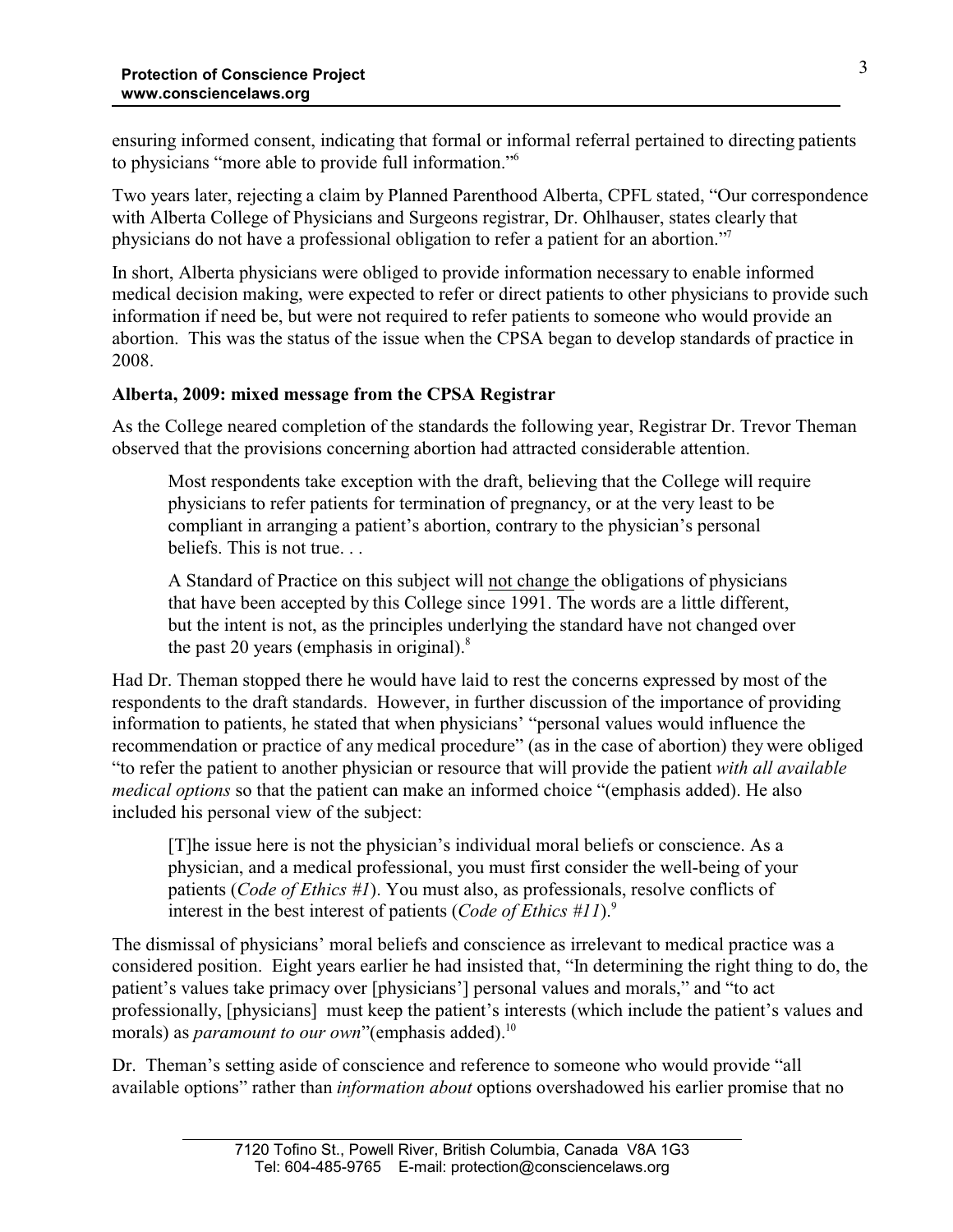physician would be obliged to refer for or arrange for an abortion. The article generated more concern and confusion, as a result of which the Project Administrator wrote to him seeking clarification.

In subsequent correspondence, clarification was not forthcoming. In discussing the new standard, *Moral or Religious Beliefs Affecting Medical Care*, Dr. Theman agreed that physicians were obliged to provide information necessary to enable informed medical decision making.<sup>11</sup> However, he did not reiterate his promise that objecting physicians would not be required to refer or arrange for an abortion. Further, when explicitly asked to confirm that objectors would not be required to help patients "obtain an abortion (or assisted suicide, euthanasia, etc) by helping a patient to find someone willing to provide these procedures"<sup>12</sup> he declined to answer.<sup>13</sup>

The Administrator copied the correspondence to the Alberta Medical Association (AMA) and others likely to have an interest in the issue. "[I]t is the position of the Project", he wrote, " that a regulatory authority that is either unable or unwilling to explain its own Standards of Practice is not in a legal or ethical position to compel physicians to refer for abortion or other controversial procedures."<sup>14</sup> The AMA recognized the problem, describing the standard as "somewhat obtuse and [failing] to clearly define the intent of this section. The Association had previously expressed its concern in a letter and in a presentation to the College Council:

. . . in dealing with medical matters of conscience, a physician whose moral or religious beliefs prevent him/her from offering or participating in a medical or surgical service must however, inform the patient of the availability of the service and possible alternatives for seeking this option. Such a physician should not be coerced into active participation in the delivery of such a service.

. . . In our view, the statement by the Registrar in the Messenger of April 2009 which states that the Standard of Practice on this matter does not change the obligations of physicians as expressed in previous College policy, does make clear that, while there is an obligation to inform patients of alternatives, there is no obligation to participate in the process. While we would be happier if the Standard was clear on this issue, we accept the explanation of the Registrar that the Standard does embody the views the AMA has expressed to the College on this issue.<sup>15</sup>

#### **Alberta, 2014 – 2015: CPSA officials contradict longstanding policy**

In 2014, a Calgary physician was criticized publicly for having posted a notice that she did not prescribe oral contraceptives. In reporting on the case, CTV News stated:

According to the College of Physicians and Surgeons of Alberta, doctors must communicate clearly and promptly if there is a service that he or she will not provide. And when moral or religious beliefs prevent access to care, the doctor must refer that patient to another physician or resource where they can receive the requested service.<sup>16</sup>

Dr. Theman did not deny the CTV News explanation of College policy. Citing *Moral or Religious Beliefs Affecting Medical Care*, he noted that the physician had altered her sign "giving prospective patients specific information as to where (and from whom) they receive information about birth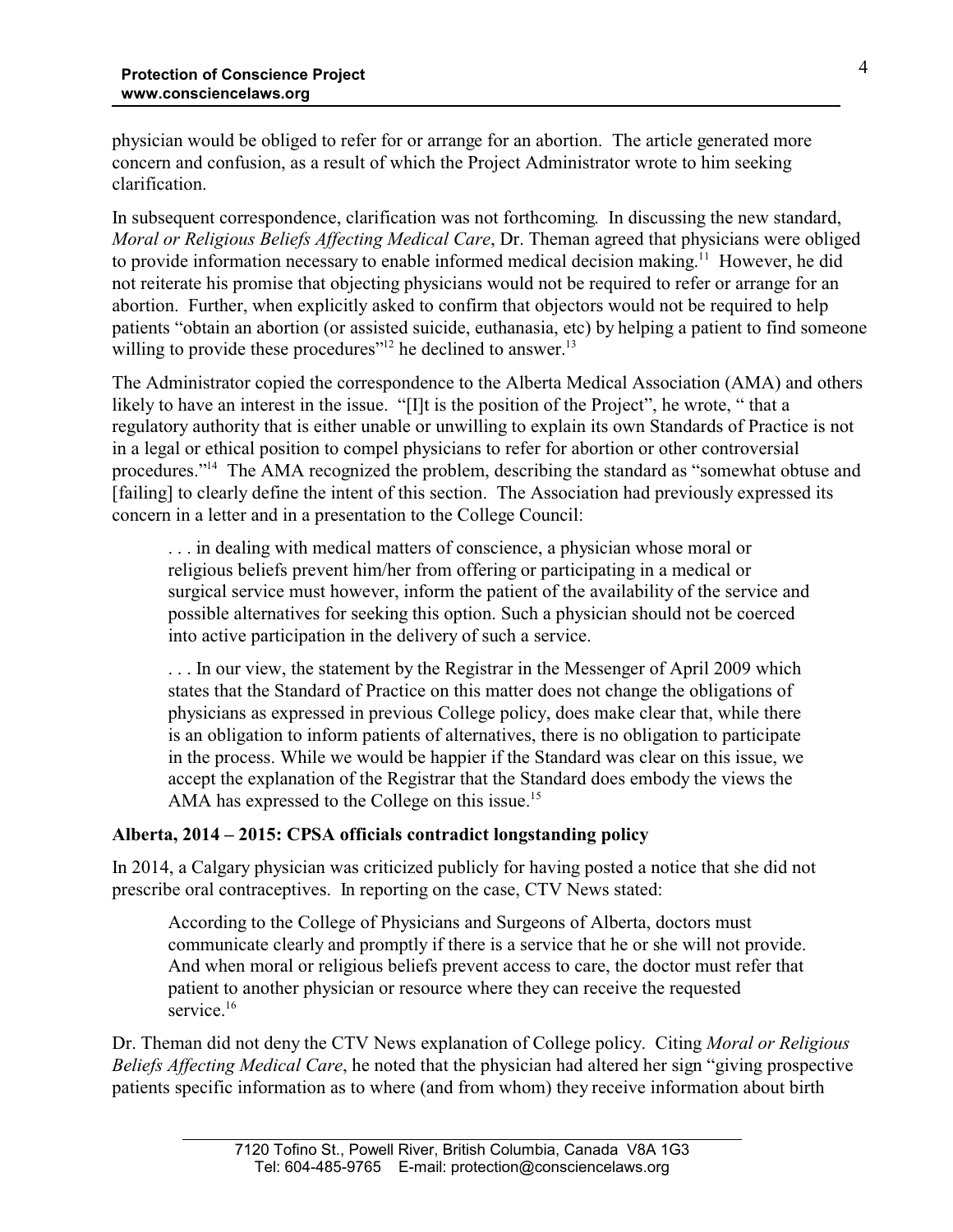control, *including, if appropriate, a prescription for oral contraceptive pills*"(emphasis added).<sup>17</sup> It seems that he was satisfied that the physician had complied with the policy. However, it is not clear that he would have been satisfied had the physician declined to provide specific contact information for contraceptive providers.

Two months later, Assistant Registrar Dr. Own Heisler reflected on Dr. Theman's discussion of the case. Dr. Heisler stated that the standard *Moral or Religious Beliefs Affecting Medical Care* required objecting physicians to direct patients "to another physician who is able to provide timely values-appropriate care."<sup>18</sup> This was consistent with the CTV News explanation of CPSA policy, consistent with Dr. Theman having declined to confirm that the standard would not be used in this fashion, but contradicted Dr. Theman's 2009 assurance that physicians would not be required to refer for abortion.

A more significant development occurred the following year. The College of Physicians and Surgeons of Ontario (CPSO) was finalizing its policy, *Professional Obligations and Human Rights*, the most contentious element of which was a requirement that objecting physicians provide an "effective referral" for services they decline to provide. This was defined as "a referral made in good faith, to a non-objecting, available, and accessible physician, or other health-care provider, or agency."<sup>19</sup>

An official acting on behalf of the CPSA filed a submission with the CPSO in February, 2015, stating that the College "strongly supported" the policy.<sup>20</sup> This flatly contradicted the Registrar's 2009 promise that the longstanding CPSA policy on referral would not be changed.

#### **Council President stonewalls**

The signature of the responsible CPSA official had been removed from the copy of the submission posted by the CPSO. The Project Administrator wrote to the President of the CPSA College Council:

I would like to know whether the CPSA letter dated 19 February, 2015, expressing strong support for *Professional Obligations and Human Rights* reflects the position of the College of Physicians and Surgeons of Alberta as approved by College Council, or if it reflects the opinion of a College official that was not approved by College Council prior to its submission.<sup>21</sup>

The College Council President stonewalled repeated requests by the Project for an answer to this enquiry.<sup>22</sup>

Alerted by the Project to this development, the President of the Alberta Medical Association replied that the AMA was not aware that *Moral or Religious Beliefs Affecting Medical Care* was scheduled for review or revision, nor aware that College policy on referral by objecting physicians had changed. He agreed that such a change "would be a dramatic change in position."<sup>23</sup>

#### **Alberta, 2015: CPSA officials advocate mandatory effective referral**

Meanwhile, the Project Administrator received information from reliable sources that at least one College staffer was telling Alberta physicians that the College already had an effective referral policy set out in *Moral or Religious Beliefs Affecting Medical Care*. Further, information indicated that the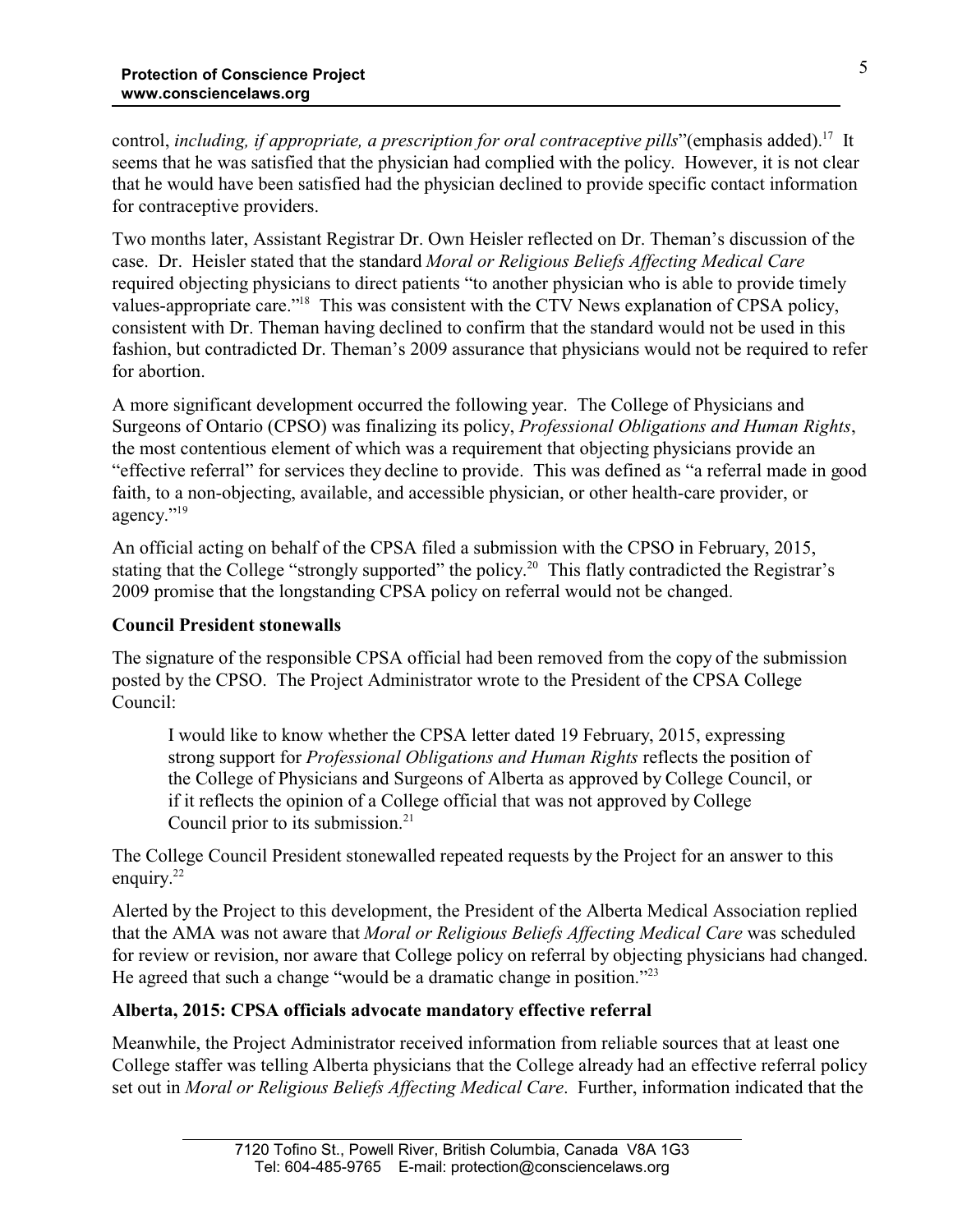submission to the CPSO had not been approved by College Council. Those responsible were said to believe that *Moral or Religious Beliefs Affecting Medical Care* was essentially the same as the CPSO policy, so Council approval was not required.

In August, 2015, speaking at the CMA Annual General Council, Dr. Theman insisted that physicians unwilling to kill their patients were ethically obliged to refer them to someone who would. "Patient rights trump our rights," he said, affirming the views he had expressed in 2001. "Patient needs trump our needs."24

Three months later the expert provincial-territorial panel of which Dr. Theman was a member unanimously recommended that objecting physicians be forced to actively enable homicide or suicide by providing referrals, arranging direct transfers or enlisting or arranging the enlistment of patients in an EAS delivery system.<sup>25</sup>

# **Conscientious Objection (2016)**

*Moral or Religious Beliefs Affecting Medical Care* was reviewed in 2015/2016. Only 31 of 645 respondents to the consultation supported a mandatory effective referral requirement. The rest including four of six stakeholders — were opposed to the measure.<sup>26</sup> The text of *Conscientious Objection* as approved is virtually identical to the earlier version of the standard.<sup>27</sup>

It is possible to adopt the AMA position (citing the Registrar's definitive promise in  $2009)^{28}$  that *Conscientious Objection* continues traditional CPSA policy, so that physicians must "inform patients of alternatives" but are not obliged "to participate in the process" by referral or other means. This would be consistent with the CMA *Code of Ethics and Professionalism* (as further informed by its policy *Medical Assistance in Dying*: see above).

However, recall that College officials apparently attempted to overturn longstanding CPSA policy and impose a policy of effective referral under cover of what is essentially the text of *Conscientious Objection*. This raises concerns about the CPSA's initial response to a 2019 bill to protect freedom of conscience for Alberta health care workers. The College said the bill was unnecessary.

According to a statement from spokesperson Andrea Garland, "the college has not experienced push back from Alberta physicians around the Standard of Practice," *which requires physicians to refer patients to another doctor who can give them the services they need (emphasis added).* <sup>29</sup>

It is not clear if the italicized passage is an accurate or inaccurate paraphrase of an explanation offered by Garland or the product of the reporter's personal review of the policy. At the least, this indicates continuing difficulties with the interpretation of the document. More troubling, it is a reminder that College officials may again try to compel physicians to become parties to procedures they find morally abhorrent by referral or other means.

## **Medical Assistance in Dying (2016)**

It would have been possible to apply *Conscientious Objection* to euthanasia and assisted suicide, and that appears to have been the CPSA's intention. The College Council originally approved *Medical Assistance in Dying* on 27 May, 2016, before the federal government passed Bill C-14 to formally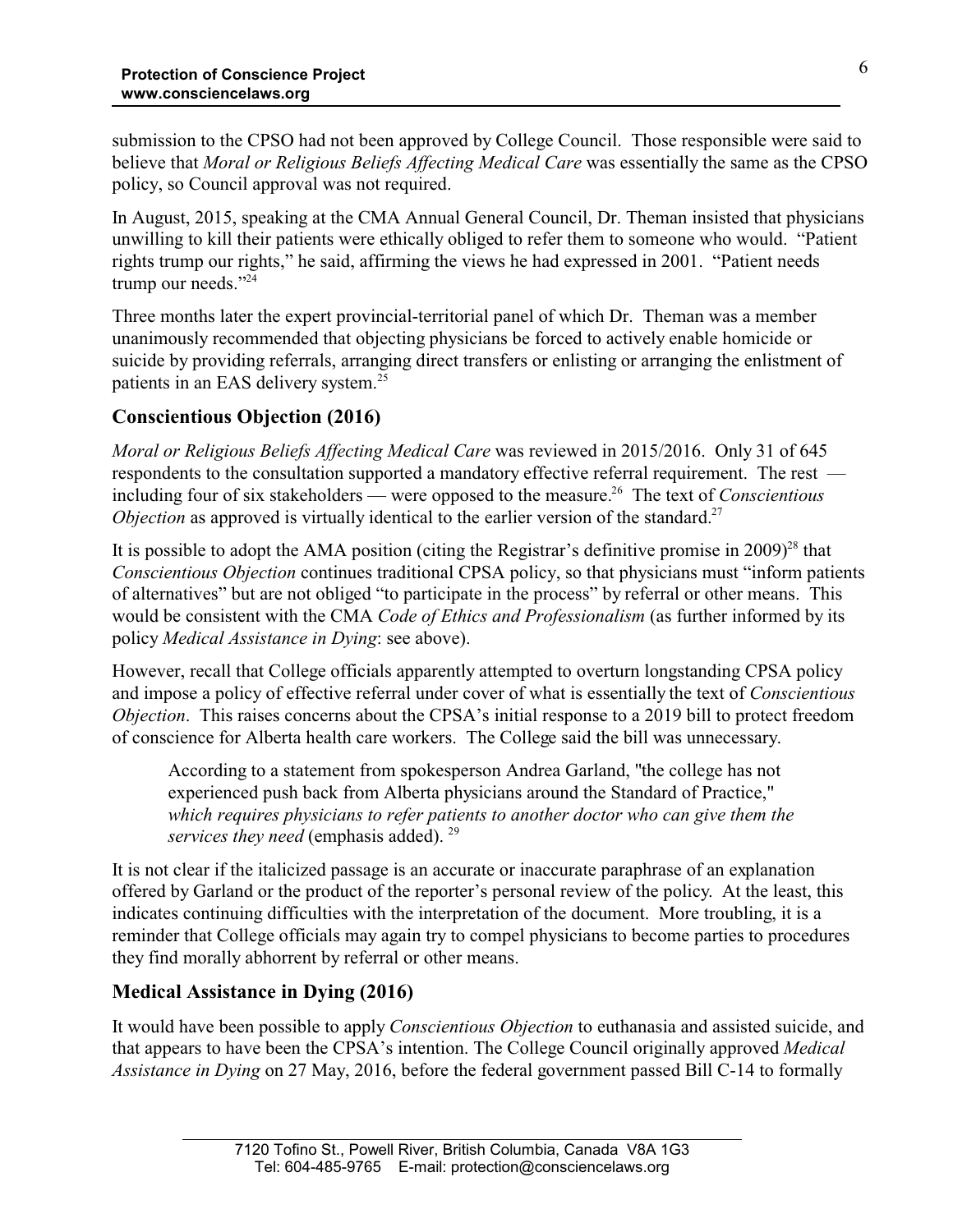legalize euthanasia and assisted suicide. The standard as first approved was clearly directed only to physicians willing to participate in the procedures.<sup>30</sup>

However, on 10 June, the day Bill C-14 passed the House of Commons, the government of Alberta directly intervened by issuing an Order in Council under the *Health Professions Act* to amend *Medical Assistance in Dying*. 31 The Order was apparently intended to replicate the *Criminal Code* provisions, with five added paragraphs (3 to 7) setting out requirements specific to Alberta. However, the Order omitted the *Code*'s requirement for a 10 day reflection period (s. 241.2(3)g). College Council had no power to amend a defective Order in Council, but could not publish a standard of practice inconsistent with the criminal law.

The conundrum was resolved by publishing the present standard (backdated to 1 June, without reference to a subsequent revision), omitting all but the five Alberta-specific paragraphs of the Order. However, it retains the original opening paragraph directing that written requests for euthanasia or assisted suicide must be received, considered and fulfilled "in accordance with legislation." This ensured the standard conformed with the law without drawing attention to the government's defective amendment.

*Medical Assistance in Dying* is a chimerical document, largely an Order in Council published by the College as a medical standard of practice.<sup>32</sup> Its direction to objecting physicians is convoluted, and it differs from that provided by *Conscientious Objection*. It requires different responses from physicians to a patient "inquiry" about euthanasia or assisted suicide and a patient's oral or written "request" for the services.

In response to an "inquiry" the physician must provide the inquirer with "contact information for the Alberta Health Services Medical Assistance in Dying Care Coordination Service" (AMCCS) "without delay" (para. 3). The inquirer is responsible for making contact with AMCCS.

Faced with a "request," physicians must ensure the patient has "reasonable access" to AMCCS "without delay" (para. 4).

What counts as "reasonable access"?

It might include providing contact information, or providing other information sufficient to allow the patient to contact AMCCS, so that the patient — not the physician — is responsible for making contact. However, the vague formulation enables College officials to pressure physicians into directly connecting patients to AMCCS or making the connection on their behalf. On the other hand, it enables objecting physicians to adopt a different interpretation and refuse.

Why would objecting physicians refuse?

They might refuse because AMCCS (sometimes also identified simply as the Care Coordination Service<sup>33</sup>) is primarily an EAS delivery service, notwithstanding its obligation to provide information about and facilitate access to "all end of life care options."<sup>34,35</sup> Its web pages are almost exclusively devoted to euthanasia and assisted suicide and related issues.

Some objecting physicians are unwilling to help market EAS services, and so refuse to provide contact information for AMCCS in response to an "inquiry." They would also be unwilling to make an effective referral to AMCCS or actively help a patient to connect with the service because they do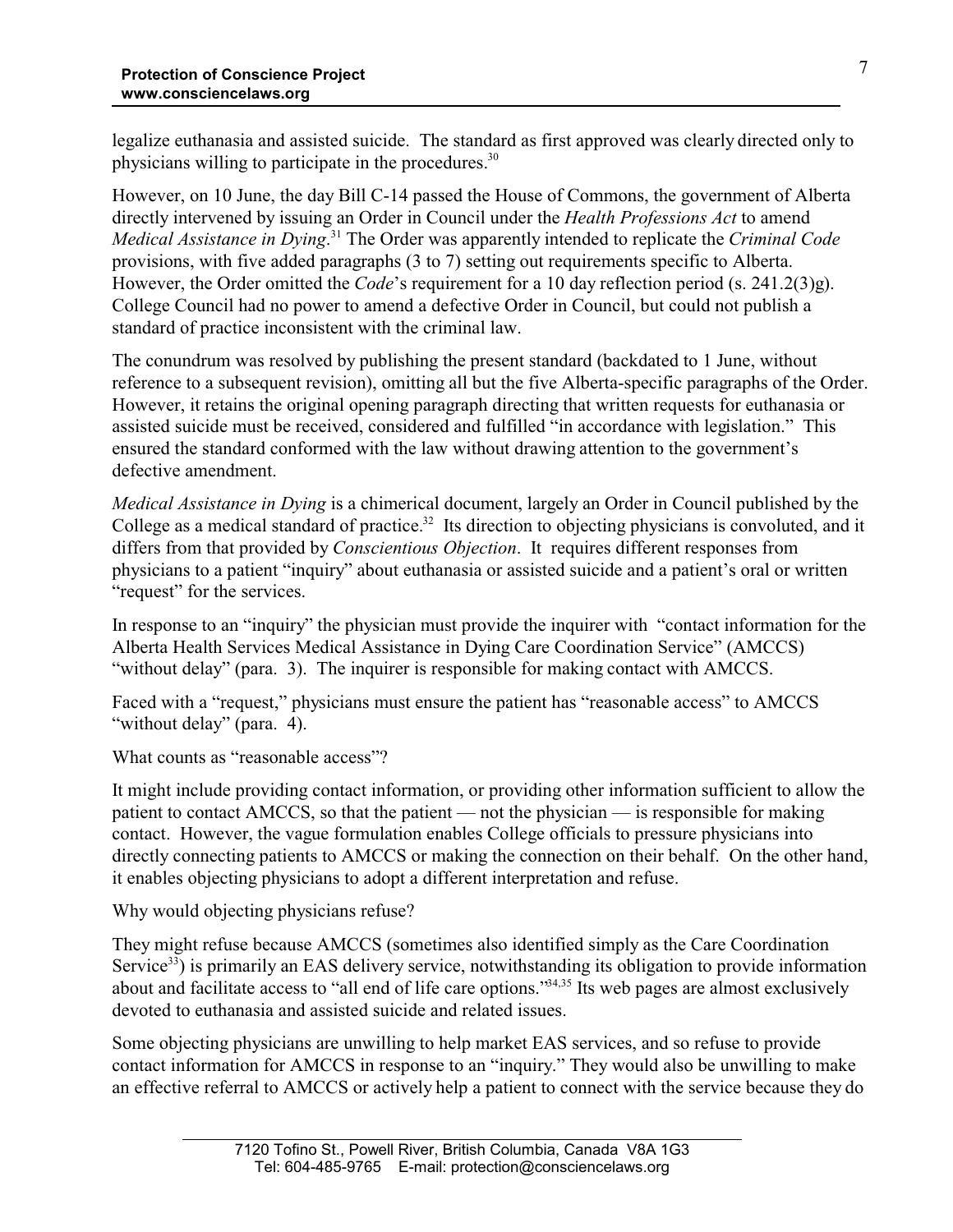not want to be complicit in killing them.

Quite apart from these problems, the distinctions between an "inquiry" and "request," the different responses required of physicians and the subtle difference between providing contact information and providing reasonable access would invite confusion even if the subject matter were uncontroversial.

# **Effect of the policies**

Alberta has been identified by freedom of conscience advocates as providing a satisfactory model of accommodation that should be imitated across the country. 36 In late 2019 the head of the Alberta Medical Association and sponsor of a protection of conscience bill in the Alberta legislature agreed that existing protections were "appropriate and effective."<sup>37</sup> On the other hand, it has been reported that Alberta physicians are obliged to refer for morally contested services,<sup>38</sup> including assisted suicide,<sup>39</sup> which would be unacceptable to many objecting practitioners.

This review of CPSA policies indicates that the dissonant evaluations arise from differences between actual practice and CPSA policies, mixed and arguably tendentious messages from College officials and differences between the practice standards *Conscientious Objection* and *Medical Assistance in Dying*.

How does one account for the fact that there appear to have been no complaints about noncompliance or refusals to refer, and for the high praise bestowed on the Alberta "model" by freedom of conscience advocates?

Three factors are likely relevant.

First, the number of physicians who refuse to refer patients for morally contested services or provide AMCCS contact information is probably small.

Second, physicians who decline to refer for services or provide AMCCS contact information probably respond to patients respectfully and adhere to the CMA *Code of Ethics*. They probably discuss patient concerns and options and provide them with contact information for Alberta Health Link,<sup>40</sup> a general health enquiry service that can connect patients to practitioners providing all services, including morally contested services and the AMCCS.

Third, objecting physicians may be protected to the extent that tolerance is encouraged by individuals in key positions in government and the health professions, notwithstanding policy shortcomings or confusion. In short, if accommodation of physician freedom of conscience in Alberta is satisfactory, it is probably in spite of existing policies and tendentious interpretation of those policies by CPSA officials.

# **Summary**

From 1991 to 2008 the College of Physicians and Surgeons of Alberta policy on abortion provided the framework for accommodating patients seeking morally contested services and physicians unwilling to provide them for reasons of conscience. The policy required physicians to provide patients with information necessary to enable informed medical decision-making, but did not require them to provide contested services or to facilitate them by referral or other means.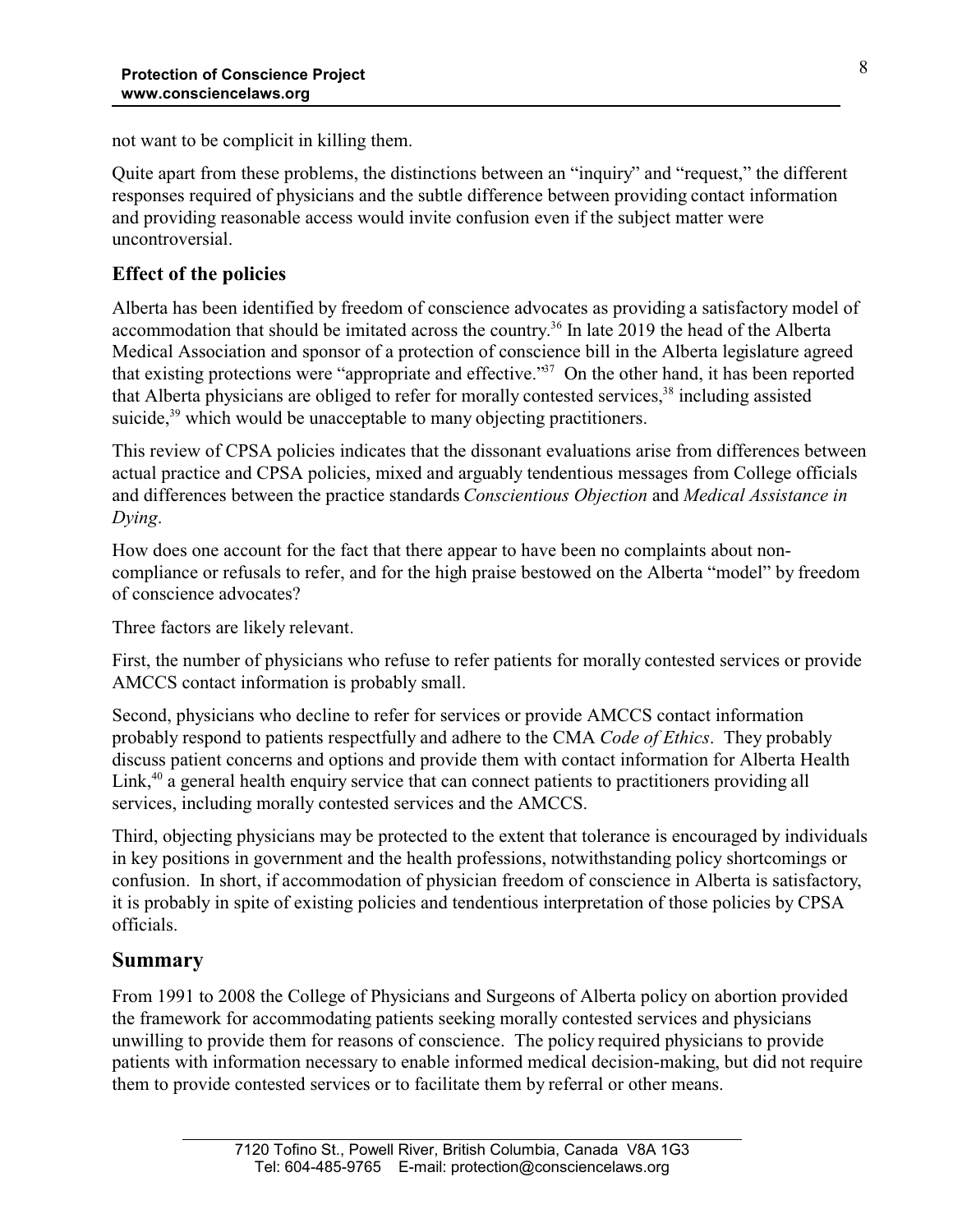The CPSA Registrar promised that this would not change when Standards of Practice were adopted in 2009. However, from the outset, he offered mixed messages about referral by objecting physicians. The Alberta Medical Association elected to accept his assurance that physicians would not be obliged to facilitate procedures to which they objected for reasons of conscience. However, by 2014 media were reporting that CPSA policy required objecting physicians to make such referrals, and the CPSA published an ethics commentary to the same effect.

In 2015, without the approval of College Council, a CPSA official expressed strong support for a policy of mandatory effective referral in a formal submission to another state regulator. At least one CPSA staffer was reportedly telling Alberta physicians that CPSA policy required effective referral, and the College Registrar openly advocated effective referral for euthanasia and assisted suicide. These developments directly contradicted the assurance he have given the medical profession in 2009.

The overwhelming majority of the respondents to the 2016 consultation about conscientious objection opposed requiring effective referral by objecting physicians, and the standard does not require it. However, the document is essentially the same as the 2009 version, and, like its predecessor, has been cited on various occasions as requiring physicians to refer patients for services to which they object — without contradiction by the College. Accommodation of objecting physicians is further complicated by differences between two practice standards, *Conscientious Objection* and *Medical Assistance in Dying*.

While there appear to have been no complaints about non-compliance with the policies, and the Alberta model has been praised by freedom of conscience advocates, this is probably in spite of existing policies and tendentious interpretation of those policies by CPSA officials. If accommodation of physician freedom of conscience in Alberta is currently satisfactory, it is probably because tolerance is encouraged by individuals in key positions within government and the health professions, and because the relatively few physicians who refuse to refer patients for morally contested services treat patients respectfully, discuss their concerns and options and provide them with contact information for Alberta Health Link.

#### **Notes:**

1. The College of Physicians and Surgeons of Alberta, *Standards of Practice* (2019), Edmonton: 2019 at 21, online:

<http://www.cpsa.ca/wp-content/uploads/2017/05/Consolidated-Standards-of-Practice.pdf#page =22> [*Standards*].

2. The Canadian Medical Association, *CMA Code of Ethics and Professionalism,* Ottawa: 2018 online: <https://policybase.cma.ca/documents/policypdf/PD19-03.pdf>.

3. The Canadian Medical Association, *Medical Assistance in Dying,* Ottawa: 2017 online: <https://policybase.cma.ca/documents/PolicyPDF/PD17-03.pdf>.

4. E. Kretzul, "Ethical Responsibilities in Dealing with Women Requesting Abortion Services" (1999) 73 The Messenger 6.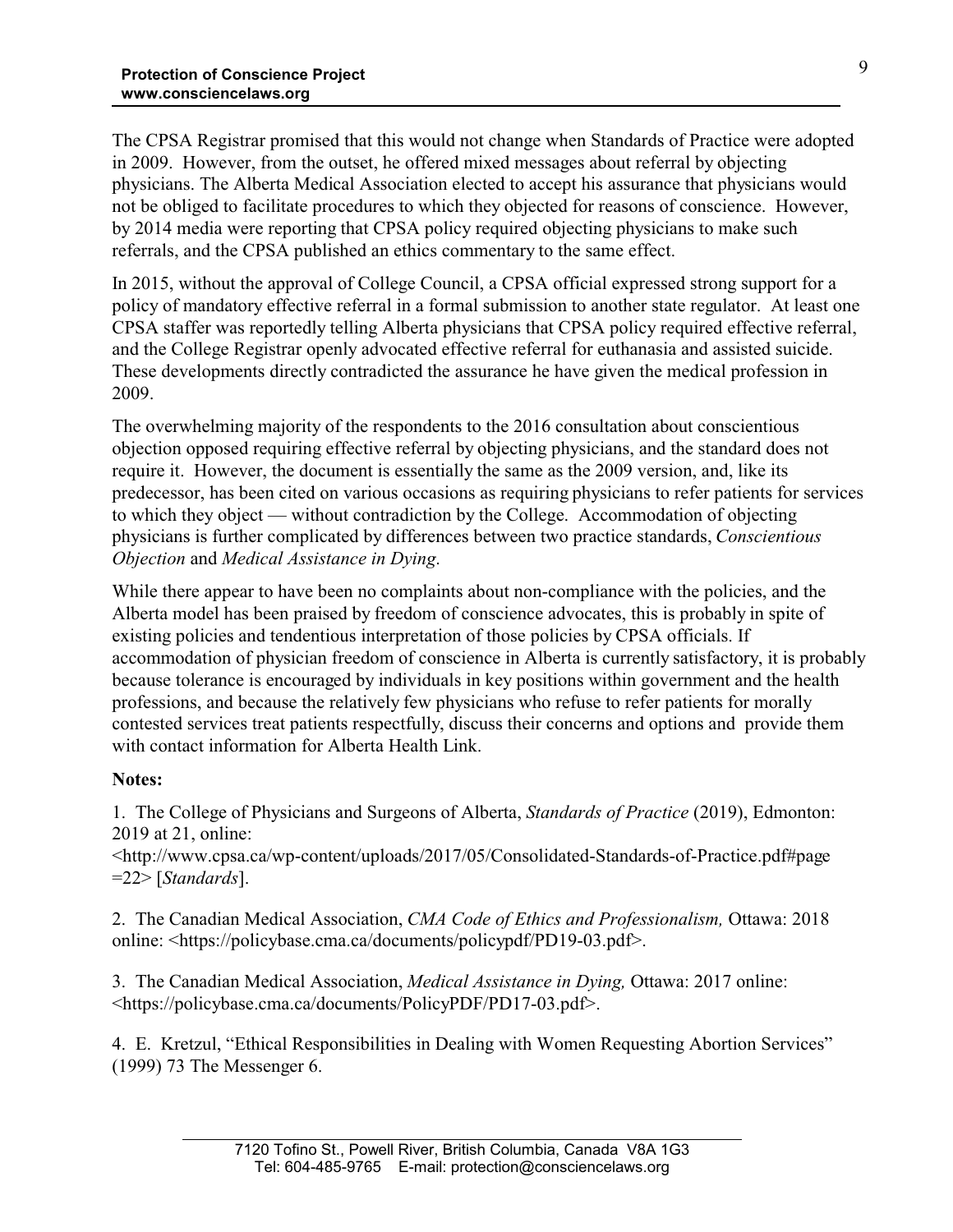5. Canadian Physicians for Life, News Release, "Alberta College of Physicians and Surgeons challenged to think about conscience rights" (11 October 1999) online: Protection of Conscience Project <https://news.consciencelaws.org/?p=3006>.

6. Letter from D.E. Chadsey, Acting Registrar, to Sean Murphy, Administrator, Protection of Conscience Project (11 October 2001).

7. Canadian Physicians for Life, News Release, "Canadian Physicians for Life corrects Planned Parenthood Alberta" (5 June, 2001) online: Protection of Conscience Project <https://news.consciencelaws.org/?p=10270>.

8. Dr. Trevor Theman, "Registrar's Report: Draft standard for termination of pregnancy" (2009) 150 The Messenger at 3 [*Theman 2009*].

9. *Ibid.*

10. Trevor W. Theman, "Freedom of Conscience and the Needs of the Patient" (Presentation delivered at the Obstetrics and Gynecology Conference "New Developments- New Boundaries" Banff Alberta, (11 November 2001) [unpublished, archived at Protection of Conscience Project].

11. Letter from Trevor Theman to Sean Murphy, Administrator, Protection of Conscience Project (24 August 2009).

12. Letter from Sean Murphy to Trevor Theman (3 September, 2009).

13. Letter from Trevor Theman to Sean Murphy (9 September, 2009).

14. Letter from Sean Murphy to Dr. Christopher Doig, President, Alberta Medical Association (10 November, 2009).

15. Letter from Christopher J (Chip) Doig, President, Alberta Medical Association, to Sean Murphy, 4 December, 2009 [Doig 2009].

16. Marlene Leung, "Calgary doctor refuses to prescribe birth control due to personal belief", CTV News (28 June 2014), online:

<https://www.ctvnews.ca/canada/calgary-doctor-refuses-to-prescribe-birth-control-due-to-person al-beliefs-1.1890724>.

17. Trevor Theman, "Trevors Take: A Patient's Right to Good Medical Care: Moral or Religious Beliefs Affecting Medical Care" (3 July, 2014), CPSA The Messenger (website), online: <http://www.cpsa.ca/patients-right-good-medical-care/>.

18. Owen Heisler, "Respectful Diversity" (6 August, 2014), CPSA The Messenger (website), online:

<https://web.archive.org/web/20150331073202/http://www.cpsa.ab.ca/Resources/the-messenger/ professional-conduct-parapet/professional-conduct-parapet/2014/08/06/respectful-diversity>.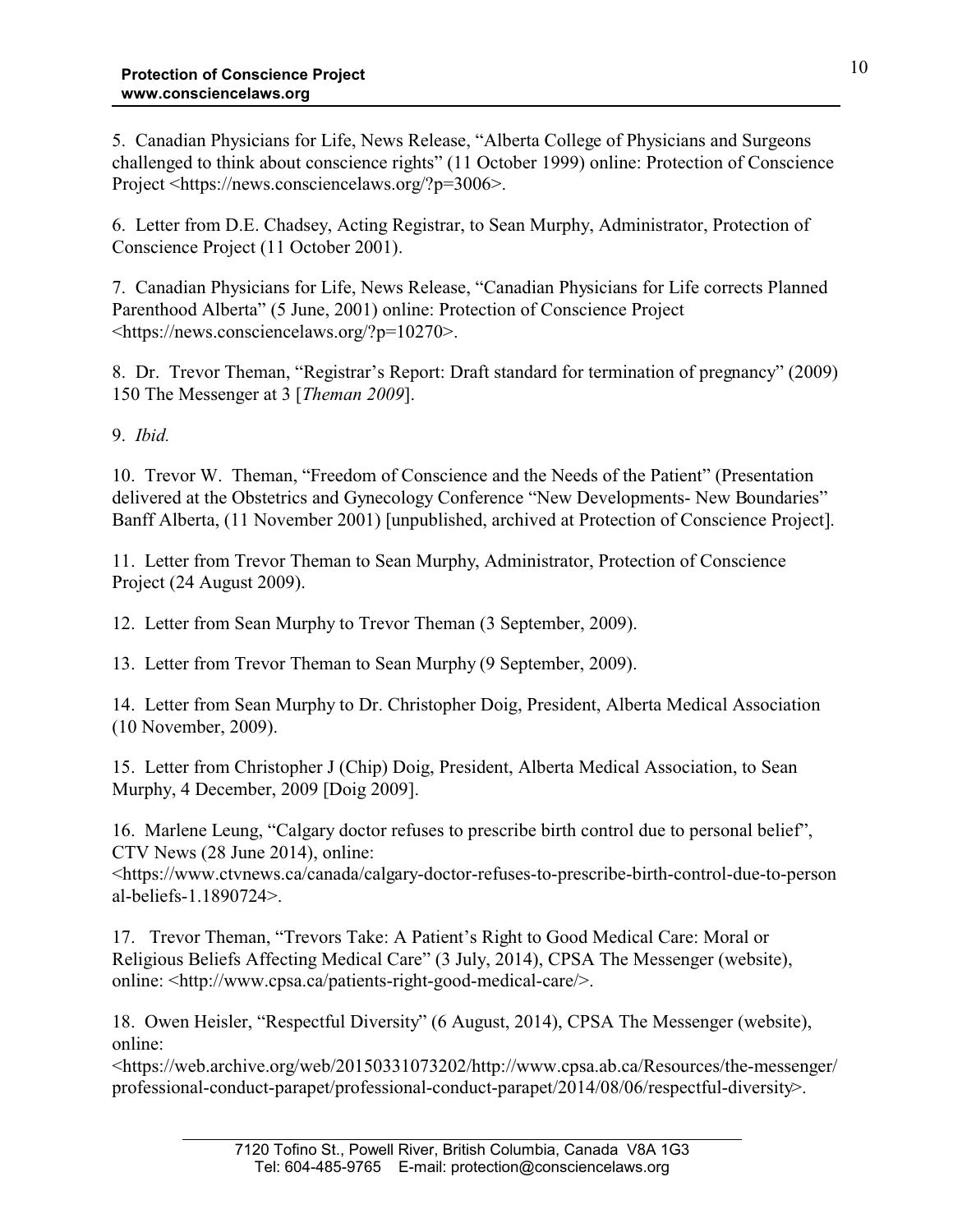19. College of Physicians and Surgeons of Ontario, "Meeting of Council, March 6, 2015" (6 March, 2015) Appendix 3 at 82, lines 156-161.

20. Letter from College of Physicians and Surgeons of Alberta to College of Physicians and Surgeons of Ontario (19 February, 2015) online: CPSO <http://policyconsult.cpso.on.ca/wp-content/uploads/2015/02/2015Feb\_CPSA-submission-to-CP SO Final Redacted.pdf>

21. Letter from Sean Murphy to Dr. James Stone, President, College of Physicians and Surgeons of Alberta (21 February 2015).

22. Letters from Sean Murphy to Dr. James Stone, President, College of Physicians and Surgeons of Alberta (13 March 2015 and 13 April 2015).

23. Letter from Richard G.R. Johnson, President, Alberta Medical Association to Sean Murphy (6 March 2015).

24. André Picard, "Less than a third of doctors willing to aid in assisted dying: CMA poll", *The Globe and Mail* (25 August 2015) online:

<https://www.theglobeandmail.com/news/national/less-than-a-third-of-doctors-willing-to-partici pate-in-assisted-dying-poll/article26100505/>.

25. Sean Murphy, "'A uniquely Canadian approach' to freedom of conscience: Experts recommend coercion to ensure delivery of euthanasia and assisted suicide" (15 June 2018), Protection of Conscience Project (website), online:

<https://www.consciencelaws.org/law/commentary/legal073-012.aspx>.

26. College of Physicians and Surgeons of Alberta, "Council Meeting May 26 & 27: Agenda" (26 & 27 May 2016), CPSA (website) [*CPSA 2016*] at 162, online: <http://www.cpsa.ca/wp-content/uploads/2015/04/Council-Open-Agenda-May-26-27.pdf#page= 162>.

27. *Standards, supra* note 1 at 32, online: <http://www.cpsa.ca/wp-content/uploads/2017/05/Consolidated-Standards-of-Practice.pdf#page  $=33$ 

28. *Doig 2009, supra* note 15.

29. Nadine Yousif, "Conscience rights bill will infringe on patients' access to services, legal experts say", *Edmonton Star* (8 November, 2019), online:

<https://www.thestar.com/edmonton/2019/11/08/conscience-rights-bill-will-infringe-on-patientsaccess-to-services-legal-experts-say.html> [*Yousif 2019*].

30. *CPSA 2016*, *supra* note 26 at 173, online:  $\lt$ http://www.cpsa.ca/wp-content/uploads/2015/04/Council-Open-Agenda-May-26-27.pdf#page=